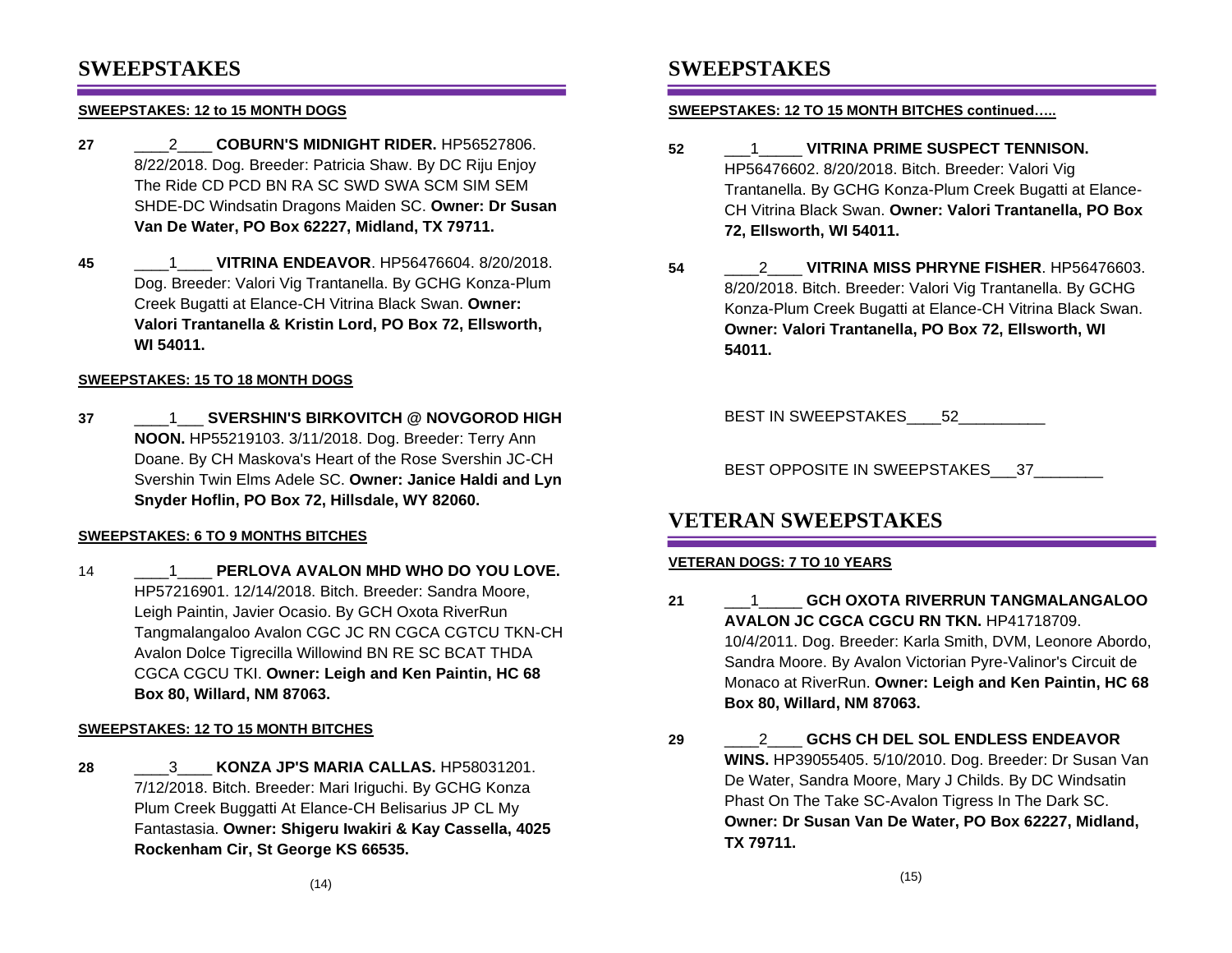## **VETERAN SWEEPSTAKES**

#### **SWEEPSTAKES VETERAN DOGS: 7 TO 10 YEARS continued…..**

**33** \_\_\_3\_\_\_\_\_ **CH NOVGOROD'S MIKHAYL ROMULEVICH CD CGC.** HP41560301. 7/30/2011. Dog. Breeder: Lyn Snyder Hoflin. By CH Folly Qtrs' Dobro Romul SC-GCH Astara's Natalya of Novgorod SC CGC. **Owner: Lyn Snyder Hoflin, 6917 W 83rd Way, Arvada, CO 80003.**

### **SWEEPSTAKES VETERAN BITCHES: 7 TO 10 YEARS**

- **36** \_\_\_\_1\_\_\_\_ **CH JUBILEE SOLATIDO AT KATUSHKA.** HP42178201. 11/20/2011. Bitch. Breeder: Cynthia Gredys. By CH Zabava Mars-GCH Jubilee Katushka Ebel. **Owner: Joyce E Law, 5495 W Kentucky Ave, Lakewood, CO 80226.**
- **44** \_\_\_\_2\_\_\_\_ **GCH HORSE AND HOUND PAIMPONT.** HP38399806. 7/3/2010. Bitch. Breeder: Pamela Buffington. By CH Sylvan Scotch and Soda JC-CH Kansai'z Ride of the Valkyrie. **Owner: Pamela Buffington, PO Box 716, Wellington, CO 80549.**

BEST IN VETERAN SWEEPSTAKES\_\_\_\_21\_\_\_\_\_\_\_

BEST OPPOSITE IN SWEEPSTAKES 36

# **DUAL CHAMPION STAKES**

### **VETERAN DOG - 7 YEARS AND UNDER 10 YEARS OF AGE**

**29** \_\_\_\_1\_\_\_\_ **GCHS CH DEL SOL ENDLESS ENDEAVOR WINS.** HP39055405. 5/10/2010. Dog. Breeder: Dr Susan Van De Water, Sandra Moore, Mary J Childs. By DC Windsatin Phast On The Take SC-Avalon Tigress In The Dark SC. **Owner: Dr Susan Van De Water, PO Box 62227, Midland, TX 79711.**

BEST IN DUAL CHAMPION STAKES 29

# **BROOD BITCH**

**38** \_\_\_1\_\_\_\_ **GCH KATUSHKA'S CHARADE JC**. HP46734704. 2/1/2014. Bitch. Breeder: Joyce E Law. By CH Katushka's Gauguin-CH Jubilee Solatido At Katushka. **Owner: Joyce E Law, 5495 W Kentucky Ave, Lakewood, CO 80226.**

# **3 RD GENERATION**

**36** \_\_\_1\_\_\_\_\_ **CH JUBILEE SOLATIDO AT KATUSHKA.** HP42178201. 11/20/2011. Bitch. Breeder: Cynthia Gredys. By CH Zabava Mars-GCH Jubilee Katushka Ebel. **Owner: Joyce E Law, 5495 W Kentucky Ave, Lakewood, CO 80226.**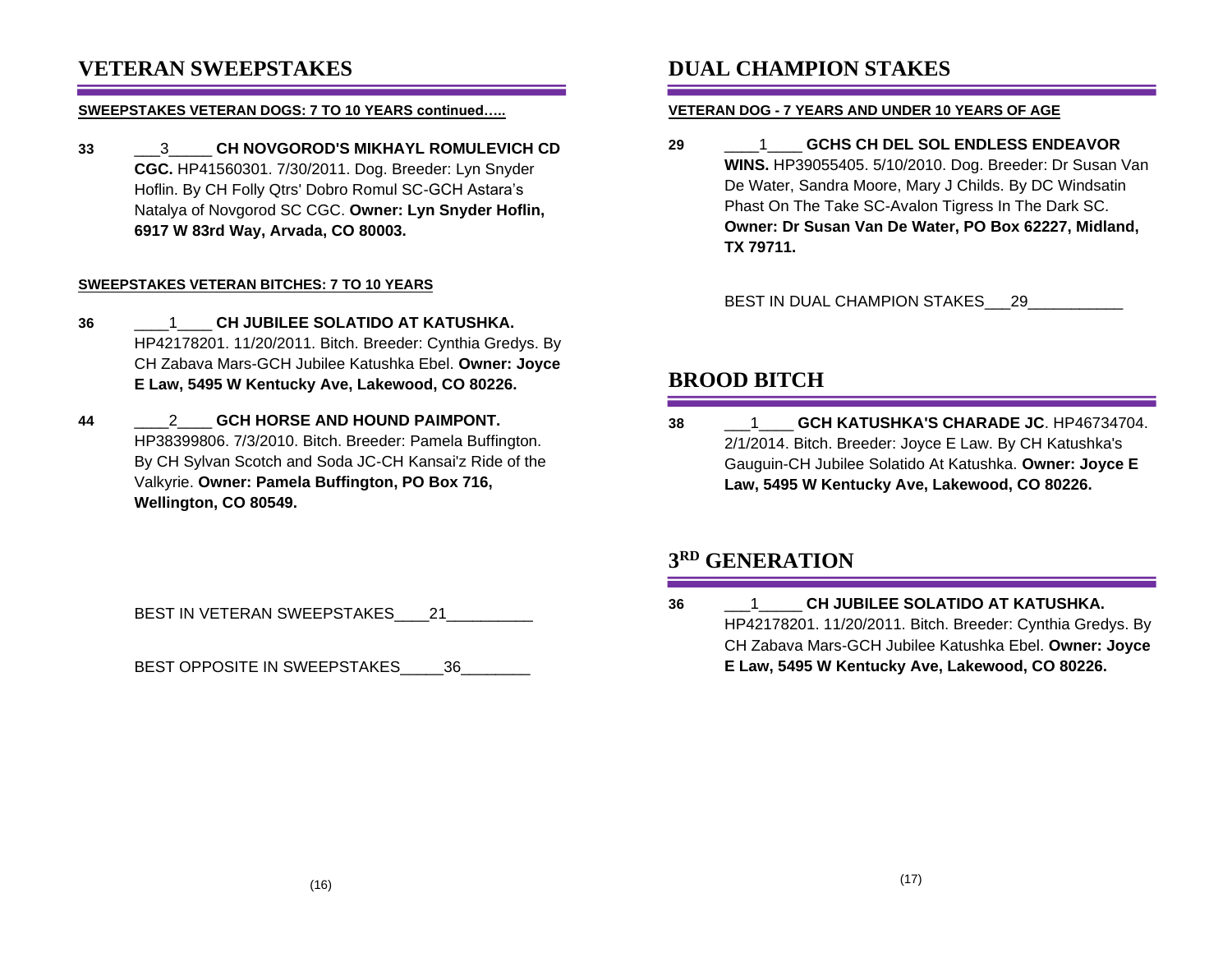# **CONFORMATION - Dogs**

### **12 MONTHS AND UNDER 18 MONTHS**

- **27\*** \_\_\_\_2\_\_\_\_ **COBURN'S MIDNIGHT RIDER.** HP56527806. 8/22/2018. Dog. Breeder: Patricia Shaw. By DC Riju Enjoy The Ride CD PCD BN RA SC SWD SWA SCM SIM SEM SHDE-DC Windsatin Dragons Maiden SC. **Owner: Dr Susan Van De Water, PO Box 62227, Midland, TX 79711.**
- **45\*** \_\_\_\_1\_\_\_\_ **VITRINA ENDEAVOR**. HP56476604. 8/20/2018. Dog. Breeder: Valori Vig Trantanella. By GCHG Konza-Plum Creek Bugatti at Elance-CH Vitrina Black Swan. **Owner: Valori Trantanella & Kristin Lord, PO Box 72, Ellsworth, WI 54011.**

### **BRED BY EXHIBITOR**

- **31\*** \_\_\_\_1\_\_\_\_ **KATUSHKA'S STAR LORD JC**. HP53656704. 5/15/2017. Dog. Breeder: Joyce Law. By CH Katushka's Rock Star JC CGC-GCH Katushka's Charade JC. **Owner: Joyce E Law, 5495 W Kentucky Ave, Lakewood, CO 80226.**
- **35\*** \_\_\_2\_\_\_\_\_ **HORSE AND HOUND-KYROV MAKE YOUR MARK.** HP53957601. 6/10/2017. Dog. Breeder: Pam Buffington & Amy Sorbie. By CH Horse and Hound Custom Made-CH Kyrov-Katz My Oh My at Horse and Hound. **Owner: Pam Buffington, PO Box 716, Wellington, CO 80549.**
- **39** \_\_\_3\_\_\_\_\_ **KALABRIA MIELIKKI RIVERRUN BEYOND THE DARKNESS.** HP46826705. 10/7/2013. Dog. Breeder: Kari McCloskey & Renee McCartin & Karla Smith DVM. By CH Zharkov Teine Briar SC-DC Valinor's Circuit De Monaco At River Run RN SC. **Owner: Kari McCloskey, 152 Neill Run Rd, Delta, PA 17314.**

### **OPEN**

**17** \_\_\_\_2\_\_\_\_ **KYROV'S** *SCOTCH MEASURE.* HP52959502. 12/1/2016. Dog. Breeder: Amy Sorbie & Brenna Sorbie. By GCH CH Konza - Plum Creek Bugatti At Elance-Kyrovs Somewhere In Time. **Owner: Amy Sorbie & Brenna Sorbie, 4186 S Pagosa Ct, Aurora, CO 80013.**

# **CONFORMATION - Dogs**

**OPEN continued…..**

- **25\*** \_\_\_1\_\_\_\_\_ **CHRYSALIS JUBILEE AMARO**. HP54812901. 11/11/2017. Dog. Breeder: Cindi Gredys. By GCH Estet Classic Yarolik At Chrysalis-GCHB DC Jubilee Drop Of Golden Sun SC. **Owner: Pamela Jo Leichtnam, W155 N5253 El Rio Ct, Menomonee Falls, WI 53051.**
- **43\*** \_\_\_4\_\_\_\_\_ **KIROV QUICKSILVER.** HP51410205. 5/2/2016. Dog. Breeder: Barb Ewing. By CH Kachina Radar Love-GCH CH Kirov Pulsatilla. **Owner: Barb & Doug Lindsley, 2231 Pine Meadow Dr, Estes Park, CO 80517.**
- **47\*** \_\_\_\_3\_\_\_\_ **GOADHA AMERICAN DREAM STAR**. 1215 (Argentina). 11/22/2017. Dog. Breeder: Eva Ines Machado & Padilla Evaristo Alejandro. By Solovyev Dogoniay-Laureate Sun's Out. **Owner: Rachel Veed, 29190 CR9, Elizabeth, CO 80107. Agent: Isabelle Veed.**

| 5 Points     |
|--------------|
| Dogs Bitches |
| 9            |
| 5            |

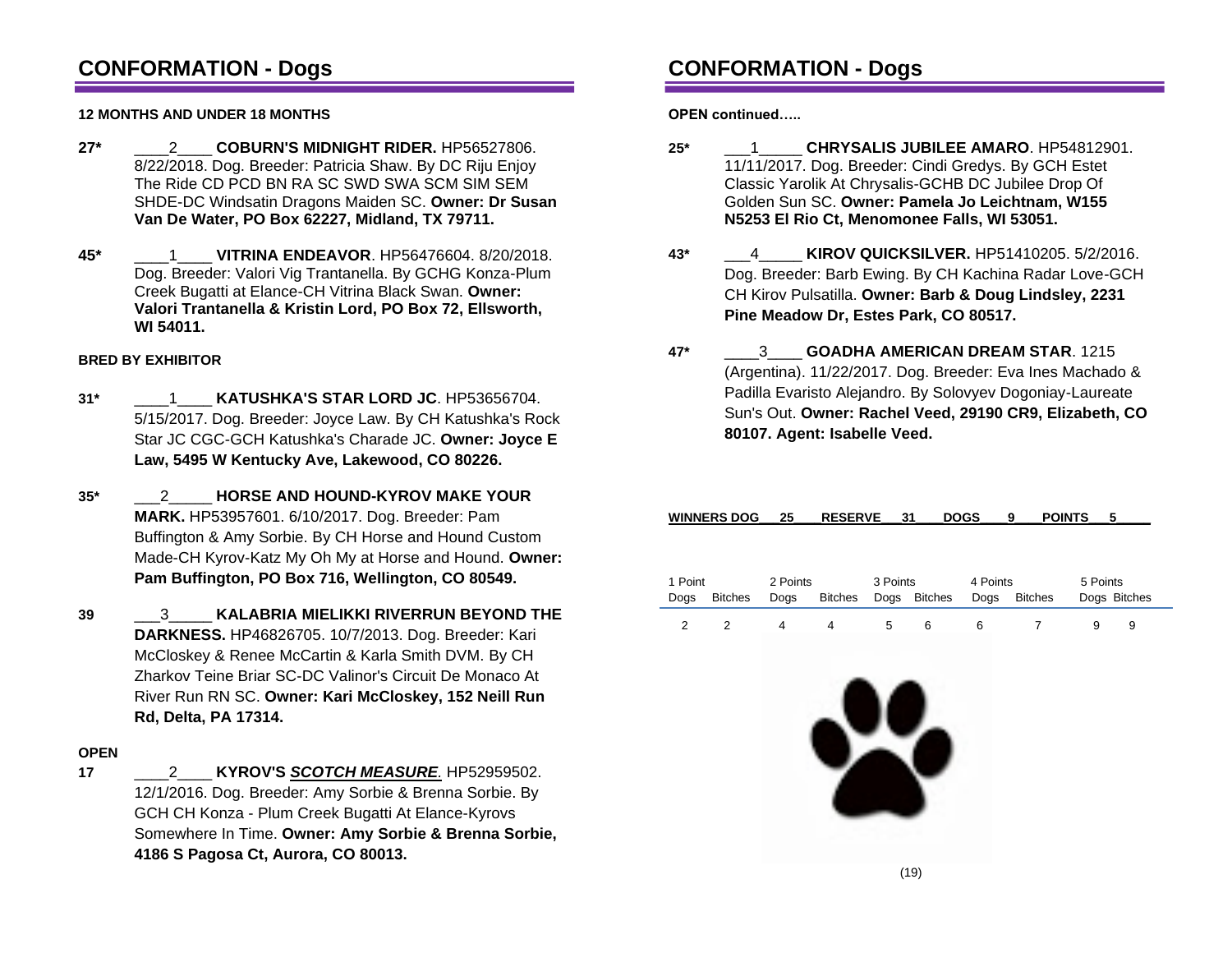## **CONFORMATION - Bitches**

### **6 MONTHS AND UNDER 9 MONTHS**

**14\*** \_\_\_\_1\_\_\_\_ **PERLOVA AVALON MHD WHO DO YOU LOVE.** HP57216901. 12/14/2018. Bitch. Breeder: Sandra Moore, Leigh Paintin, Javier Ocasio. By GCH Oxota RiverRun Tangmalangaloo Avalon CGC JC RN CGCA CGTCU TKN-CH Avalon Dolce Tigrecilla Willowind BN RE SC BCAT THDA CGCA CGCU TKI. **Owner: Leigh and Ken Paintin, HC 68 Box 80, Willard, NM 87063.**

### **12 MONTHS AND UNDER 18 MONTHS**

- **28\*** \_\_\_\_3\_\_\_\_ **KONZA JP'S MARIA CALLAS.** HP58031201. 7/12/2018. Bitch. Breeder: Mari Iriguchi. By GCHG Konza Plum Creek Buggatti At Elance-CH Belisarius JP CL My Fantastasia. **Owner: Shigeru Iwakiri & Kay Cassella, 4025 Rockenham Cir, St George KS 66535.**
- **52\*** \_\_\_\_1\_\_\_\_ **VITRINA PRIME SUSPECT TENNISON.** HP56476602. 8/20/2018. Bitch. Breeder: Valori Vig Trantanella. By GCHG Konza-Plum Creek Bugatti at Elance-CH Vitrina Black Swan. **Owner: Valori Trantanella, PO Box 72, Ellsworth, WI 54011.**
- **54\*** \_BBX\_\_\_ **VITRINA MISS PHRYNE FISHER.** HP56476603. 8/20/2018. Bitch. Breeder: Valori Vig Trantanella. By GCHG Konza-Plum Creek Bugatti at Elance-CH Vitrina Black Swan. **Owner: Valori Trantanella, PO Box 72, Ellsworth, WI 54011.**
- **60\*** \_\_\_\_2\_\_\_\_ **ZOIBOYZ LOLITA CGC TKN.** HP55942906. 6/6/2018. Bitch. Breeder: Tom Golcher & K C Thompson. By GCH DC Avalon Druid Dance Willowind SC BCAT CGCA CGCU TKN-DC Aliza At Zoiboys Rosa Wetrow SC CGC. **Owner: Linda Pocurull & KC Thompson, 15685 Eastonville Road, Elbert, CO 80106.**

### **BRED BY EXHIBITOR**

- **24\*** \_moved to BOB\_\_\_\_ **DEL SOL OXOTA CHASE THE FIRE.** HP52997906. 2/1/2017. Bitch. Breeder: Dr Susan Van De Water and Leonore Abordo. By CH Oxota Riverrun Gypsy Rover Avalon SC-CH Del Sol Red Queen. **Owner: Dr Susan Van De Water, PO Box 62227, Midland, TX 79711.**
- **30\*** \_\_\_1\_\_\_\_\_ **SOJOURN KONZA VOODOO CHILD.** HP52752207. 11/18/2016. Bitch. Breeder: Shain Miller & Kay Cassella. By DC Katz Kir Royale SC-CH Konza Plum Creek Cizeta. **Owner: Kay Cassella & Madison Miller, 4025 Rockenham Cir, St George, KS 66535.**
- **34\*** \_\_\_\_3\_\_\_\_ **KATUSHKA'S WISH UPON A STAR JC.** HP53656703. 5/15/2017. Bitch. Breeder: Joyce Law. By CH Katushka's Rock Star JC CGC-GCH Katushka's Charade JC. **Owner: Joyce E Law and Eric Erickson, 5495 W Kentucky Ave, Lakewood, CO 80226.**
- **40\*** \_\_\_\_\_\_\_\_ **VALKYRIES SHALMAR.** HP50947202. 11/2/2015. Bitch. Breeder: Gillian Susan Cookenboo. By CH Valkyrie Siberian Express- CH Kyrov-Katz My Fair Lady V Valkyrie. **Owner: Gillian S Cookenboo, 6221 Blue Bell Lane, Evergreen, CO 80439.**
- **48\*** \_\_\_\_\_\_\_\_ **KIROV KACHINA PORSCHE TURBO CARRERA JC.** HP51410209. 5/2/2015. Bitch. Breeder: Barbara Ewing. By CH Kachina Radar Love-GCH Kirov Pulsatilla. **Owner: Carol Enz & Barbara Ewing, PO Box 876, Ramah, NM 87321.**
- **54\*** \_\_\_\_2\_\_\_\_ **VITRINA MISS PHRYNE FISHER.** HP56476603. 8/20/2018. Bitch. Breeder: Valori Vig Trantanella. By GCHG Konza-Plum Creek Bugatti at Elance-CH Vitrina Black Swan. **Owner: Valori Trantanella, PO Box 72, Ellsworth, WI 54011.**
- **62\*** \_\_\_\_4\_\_\_\_ **SAVORA'S GOLDEN TIARA**. HP53871005. 7/9/2017. Bitch. Breeder: Shirley McFadden. By GCHS Konza Plum Creek Bugatti at Elance-CH Svora's Secret Heiress. **Owner: Shirley McFadden, PO Box 454, Axtell, TX 76624.**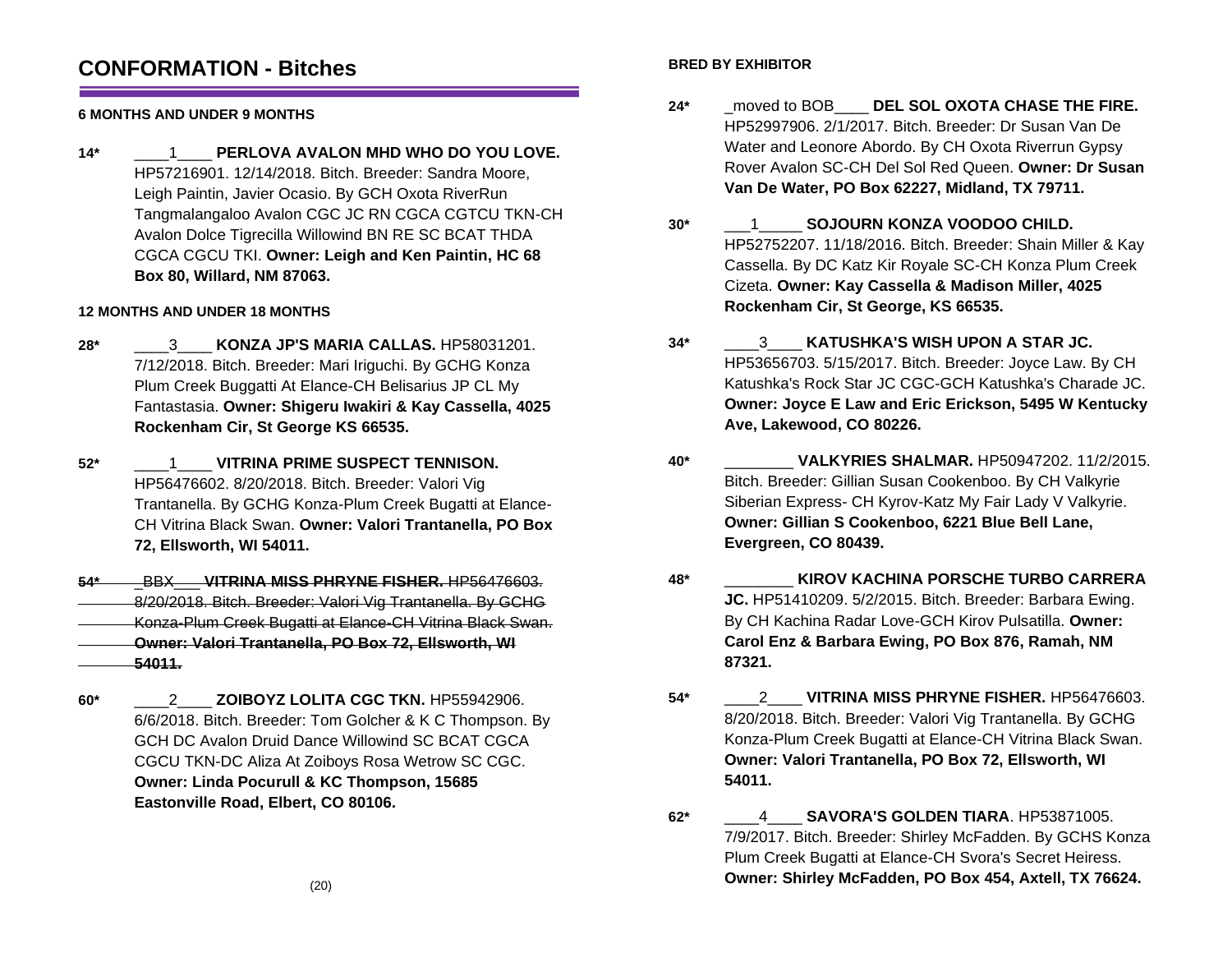## **CONFORMATION - Bitches**

#### **AMERICAN BRED**

- **18\*** \_\_\_3\_\_\_\_\_ **KATUSHKA'S STARFIRE AT CHERRY HILLS**
- **JC BCAT.** HP53656701. 5/15/2017. Bitch. Breeder: Joyce Law. By CH Katushka's Rock Star JC-CH Katushka's Charade JC. **Owner: Kim Plache, 1909 W 23rd St, Loveland, CO 80538.**
- **66\*** \_\_\_\_2\_\_\_\_ **EMPOWER'S THE OGON' DEVUSHKA.** HP55240002. 11/24/2017. Bitch. Breeder: Isabelle Veed & Rachel Veed. By Empower's Portrait in Charcoal-Roscommon The Faerie Steed. **Owner: Isabelle & Rachel Veed, 29190 CR 9, Elizabeth, CO 80107.**
- **68\*** \_\_\_\_1\_\_\_\_ **EMPOWER'S VIBRANTLY WILD.** HP51490803. 3/26/2016. Bitch. Breeder: Rachel Veed. By Shady Meadow's Wildwood Rio-Del Sol Isabelle's Dazzling Passion. **Owner: Isabelle Veed, 29190 CR 9, Elizabeth,** CO 80107. Agent: Rachel Veed.

### **OPEN**

- **12** \_\_\_\_4\_\_\_\_ **RUNTUFF TEINE NEW YORK'S IN LOVE.** HP50820408. 12/31/2016. Bitch. Breeder: Anne Midgarden DVM & Kristen Suhrenbrock. By GCH Auroral's Artemus-DC Teine Rainbow Glacier SC RN CD. **Owner: Renee McCartin, PO Box 1132, Cockeysville, MD 21030. Agent: Kari McCloskey.**
- **16\*** \_\_\_\_\_\_\_\_ **JEDAWN ZOIBOYZ RESOLUTE SKITTLES SC BCAT CGC.** HP51814206. 6/27/2016. Bitch. Breeder: Dawn Hall, Shannon Jimenez, KC Thompson, Leslie Walenta. By GCH DC Zoiboyz Eclipse Of The Heart SC CGC-FC JeDawn's Show Girl SC CGC. **Owner: David Westfall & Kim Plache, 1909 W 23rd St, Loveland, CO 80538.**
- **32\*** \_\_\_1\_\_\_\_\_ **ELANCE RUFFLES AND TRUFFLES**. HP54842704. 11/12/2017. Bitch. Breeder: Cherie Hunchak. By CH Elance Master and Commander-Elance Truth or Dare. **Owner: Kay Cassella & Cheri Hunchak, 4025 Rockenham Cir, St George, KS 66535.**

# **CONFORMATION - Bitches**

**OPEN continued…..**

- **42\*** \_\_\_\_\_\_\_\_ **VALKYRIES CHANTILLY.** HP50947203. 11/2/2015. Bitch. Breeder: Gillian Susan Cookenboo. By CH Valkyrie Siberian Express- CH Kyrov-Katz My Fair Lady V Valkyrie. **Owner: Gillian S Cookenboo, 6221 Blue Bell Lane, Evergreen, CO 80439.**
- **56** \_\_\_\_\_\_\_\_ **KATZ PURPLE REIGN AT SUNBURST BCAT.** HP52382101. 10/14/2018. Bitch. Breeder: Kitty G Sawyer & James Sawyer. By CH Katz-Kyrov McLintock-Katz Lavender. **Owner: Garnett Thompson & Kitty Sawyer, PO Box 125, Seminary, MS 39479-0125. Agent: Robert Bates.**
- **64\*** \_\_\_3\_\_\_\_\_ **SOKOL & K SHAMPANE.** HP56296001. 1/13/2017. Bitch. Breeder: Elena Lyapina. By Ischyma Beowulf-Bel Etual Bella. **Owner: Rachel Veed & Isabelle Veed, 29190 Co Rd 9, Elizabeth, CO 80107.**
- **70\*** \_\_\_2\_\_\_\_ **JUBILEE LIMONCELLO DI CAPRI.** HP54812902. 11/11/2017. Bitch. Breeder: Cindi Gredys. By GCH CH Estet Classic Yarolik At Chrysalis-GCHB DC Jubilee Drop Of Golden Sun SC. **Owner: Karyn Convertini & Cindi Gredys, 799 Cabrillo Place, Morro Bay, CA 93442.**
- **82\*** \_\_\_\_\_\_\_\_ **ZABAVA DENDY LADY STARLIGHT**. HP52240302. 9/9/2016. Bitch. Breeder: Joe & Maggie Michael and Irina & Kristina Terra. By GCH CH Yegorov Zabava Dear Mr Fantasy-CH Zabava Jubilee Do-Re-Mi. **Owner: Laurie & Steve Courtney, 1109 Hillview Dr, Keller, TX 76248.**

| WINNERS BITCH 30 RESERVE 54<br>BITCHES 21 POINTS 5 |                |                  |                |          |              |                  |                |                          |   |
|----------------------------------------------------|----------------|------------------|----------------|----------|--------------|------------------|----------------|--------------------------|---|
| 1 Point<br>Dogs                                    | <b>Bitches</b> | 2 Points<br>Dogs | <b>Bitches</b> | 3 Points | Dogs Bitches | 4 Points<br>Dogs | <b>Bitches</b> | 5 Points<br>Dogs Bitches |   |
| $\mathcal{P}$                                      |                | 4                | 4              | 5        | 6            | 6                |                |                          | 9 |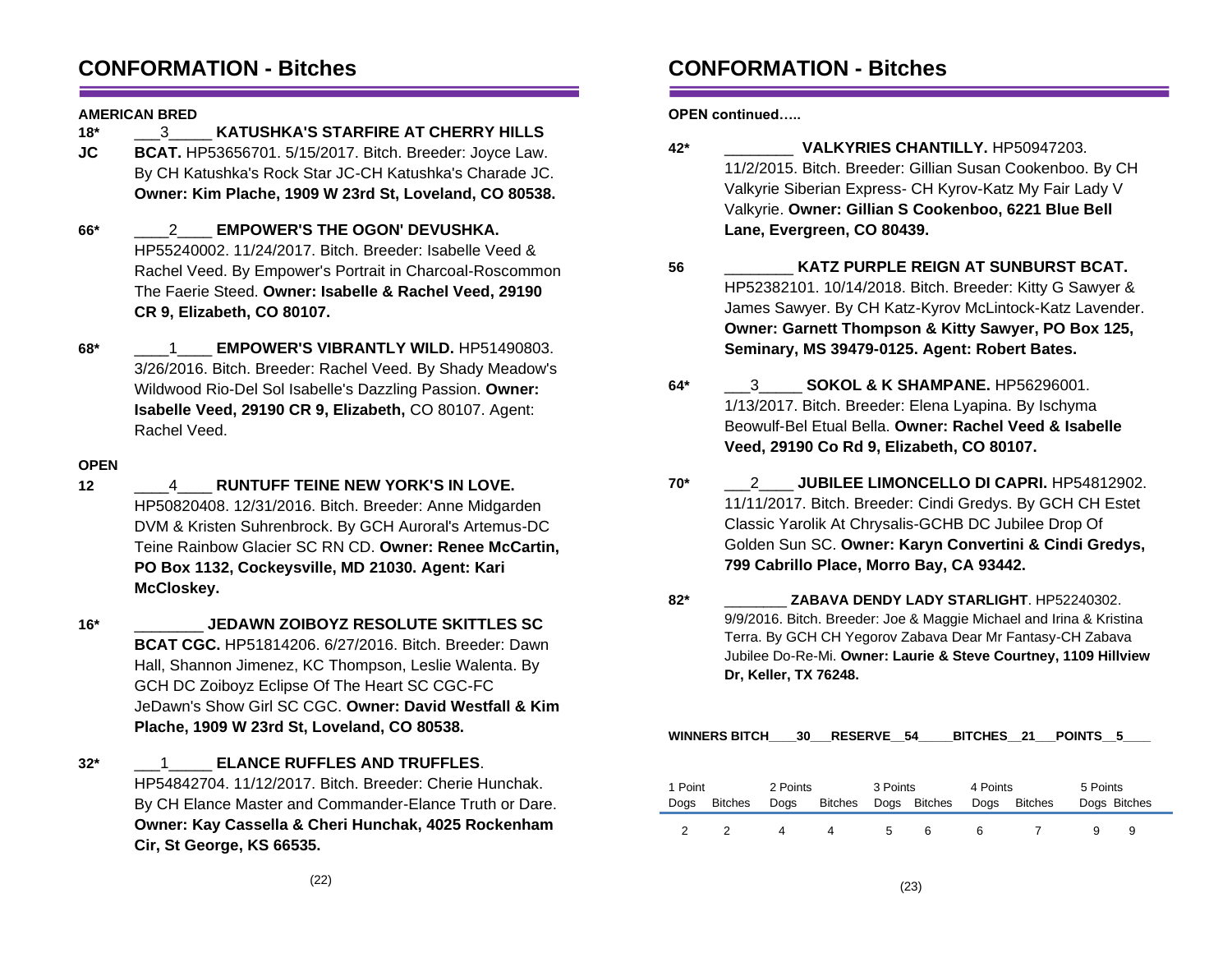## **VETERANS**

### **VETERAN DOGS: 7 TO 10 YEARS**

- **29\*** \_\_\_\_1\_\_\_\_ **GCHS CH DEL SOL ENDLESS ENDEAVOR WINS.** HP39055405. 5/10/2010. Dog. Breeder: Dr Susan Van De Water, Sandra Moore, Mary J Childs. By DC Windsatin Phast On The Take SC-Avalon Tigress In The Dark SC. **Owner: Dr Susan Van De Water, PO Box 62227, Midland, TX 79711.**
- **33\*** \_\_\_\_2\_\_\_\_ **CH NOVGOROD'S MIKHAYL ROMULEVICH CD CGC.** HP41560301. 7/30/2011. Dog. Breeder: Lyn Snyder Hoflin. By CH Folly Qtrs' Dobro Romul SC-GCH Astara's Natalya of Novgorod SC CGC. **Owner: Lyn Snyder Hoflin, 6917 W 83rd Way, Arvada, CO 80003.**

#### **VETERAN BITCHES: 7 TO 10 YEARS**

- **36\*** \_\_\_\_2\_\_\_\_ **CH JUBILEE SOLATIDO AT KATUSHKA.** HP42178201. 11/20/2011. Bitch. Breeder: Cynthia Gredys. By CH Zabava Mars-GCH Jubilee Katushka Ebel. **Owner: Joyce E Law, 5495 W Kentucky Ave, Lakewood, CO 80226.**
- **44\*** \_\_\_\_3\_\_\_\_ **GCH HORSE AND HOUND PAIMPONT.** HP38399806. 7/3/2010. Bitch. Breeder: Pamela Buffington. By CH Sylvan Scotch and Soda JC-CH Kansai'z Ride of the Valkyrie. **Owner: Pamela Buffington, PO Box 716, Wellington, CO 80549.**
- **50\*** \_\_\_\_1\_\_\_\_ **GCHB DC JUBILEE DROP OF GOLDEN SUN SC.** HP42178205. 11/20/2011. Bitch. Breeder: Cindi Gredys. By CH Zabava Mars JC-GCH Jubilee-Katushka Ebel. **Owner: Cindi Gredys, 10912 156th St, Louisville, NE 68037.**
- **58\*** \_\_\_\_4\_\_\_\_ **KATZ LAUREL SWEET INNOCENCE AT PLUM CREEK.** HP43010304. 5/1/2012. Bitch. Breeder: Kitty G Sawyer & James Sawyer. By DC Teine-Katz Sun Glacier SC-CH Katz Fifth Avenue Fashion JC. **Owner: Robert Bates & Kay Cassella, 1253 S Perry Park Road, Sedalia, CO 80135.**

## **CONFORMATION – Best of Breed**

**SPECIAL DOGS:**

- **11** \_\_\_\_\_\_\_\_ **CH KYROV'S SWORD DANCE.** HP52959501. 12/1/2016. Dog. Breeder: Amy Sorbie & Brenna Sorbie. By GCH CH Konza - Plum Creek Bugatti At Elance-Kyrovs Somewhere In Time. **Owner: Amy Sorbie & Brenna Sorbie, 4186 S Pagosa Ct, Aurora, CO 80013.**
- **15** \_\_\_\_\_\_\_\_ **GCHG MIELIKKI HINOTE SECRET AGENT MAN.** HP44827401. 10/5/2012. Dog. Breeder: Renee McCartin & Margaret Strother. By Avalon Time's Dark Traveler JC-Mielikki Windhaven's Whispered Secret. **Owner: Renee McCartin & Janice Tyler, 8520 Hunt Club Rd, Thurmont, MD 21788. Agent: Kari McCloskey.**
- **19** \_\_\_\_\_\_\_\_ **CH ECHOVESNAS LEADING EDGE AT BNW JC**. HP51597504. 5/13/2016. Dog. Breeder: Harriet Goldner. By CH P.O.S.H. Echovesna's Islaev-CH Echovesna's Keeper Of The Legacy. **Owner: Sharon Johnson and Henri Goldner, 10343 S Weeping Willow Drive, Sandy, UT 84070.**
- **21\*** \_\_\_\_\_\_\_\_ **GCH OXOTA RIVERRUN TANGMALANGALOO AVALON JC CGCA CGCU RN TKN**. HP41718709. 10/4/2011. Dog. Breeder: Karla Smith, DVM, Leonore Abordo, Sandra Moore. By Avalon Victorian Pyre-Valinor's Circuit de Monaco at RiverRun. **Owner: Leigh and Ken Paintin, HC 68 Box 80, Willard, NM 87063.**
- **37\*** \_\_\_\_\_\_\_\_ **SVERSHIN'S BIRKOVITCH @ NOVGOROD HIGH NOON.** HP55219103. 3/11/2018. Dog. Breeder: Terry Ann Doane. By CH Maskova's Heart of the Rose Svershin JC-CH Svershin Twin Elms Adele SC. **Owner: Janice Haldi and Lyn Snyder Hoflin, PO Box 72, Hillsdale, WY 82060.**
- **41\*** \_\_\_\_\_\_\_\_ **GCH CH ZABAVA NEW STAR RISING.** HP49852203. 6/14/2015. Dog. Breeder: Irina and Kristina Terra. By CH Rising Star Danilov O'Sunbarr JC-GCH CH Zabava Ostrov Casablanca. **Owner: Laurie & Steve Courtney, 1109 Hillview Dr, Keller, TX 76248.**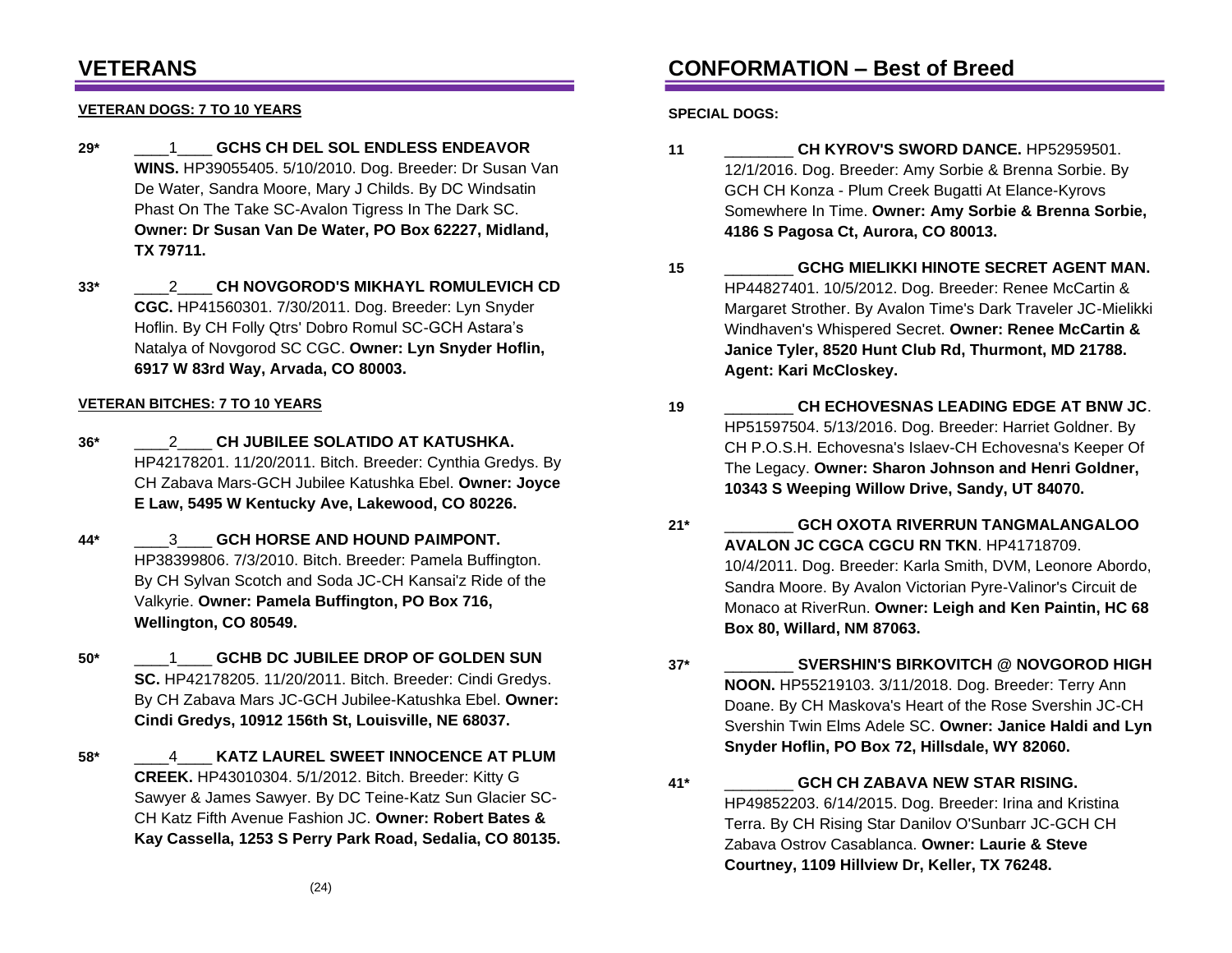## **CONFORMATION – Best of Breed**

**SPECIAL DOGS continued…..**

- **49\*** \_\_\_\_\_\_\_\_ **CH JUBILEE SAMBUCA SEVEN.** HP54812907. 11/11/2017. Dog. Breeder: Cindi Gredys. By CH Estet Classic Yarolik At Chrysalis-GCHB DC Jubilee Drop Of Golden Sun SC. **Owner: Cindi Gredys, 10912 156th St Louisville, NE 68037.**
- **51\*** \_\_\_\_\_\_\_\_ **GCH ZABAVA NOW OR NEVER.** HP49852201. 6/14/2015. Dog. Breeder: Irina Terra, Kristina Terra. By CH Rising Star Danilov O'Sunbarr-GCHS Zabava Ostrov Casablanca. **Owner: Irina Terra, Kristina Terra, 531 N Sunset Drive, Camano Island, WA 98282.**

### **SPECIAL BITCHES:**

- **20\*** \_\_\_\_\_\_\_\_ **CH KATZ PEACE TRAIN**. HP52382104. 10/14/2016. Bitch. Breeder: Kitty Sawyer. By CH KatZ-Kyrov McLintock-KatZ Lavender. **Owner: Erica Wolf and Kitty Sawyer, 1260 Buffalo Rd, Culver, KS 67484.**
- **22** \_\_abs\_\_\_\_\_\_ **GCH CH DEL SOL OXOTA FIRE AND ICE.** HP52997902. 2/1/2017. Bitch. Breeder: Dr Susan Van De Water and Leonore Abordo. By CH Oxota Riverrun Gypsy Rover Avalon SC-CH Del Sol Red Queen. **Owner: Dr Susan Van De Water, PO Box 62227, Midland, TX 79711. Agent: Sergio Espejo.**
- **38\*** \_\_\_\_\_\_\_\_ **GCH KATUSHKA'S CHARADE JC.** HP46734704. 2/1/2014. Bitch. Breeder: Joyce E Law. By CH Katushka's Gauguin-CH Jubilee Solatido At Katushka. **Owner: Joyce E Law, 5495 W Kentucky Ave, Lakewood, CO 80226.**
- **46\*** \_\_\_\_\_\_\_\_ **CH HORSE AND HOUND FULL OF SURPRISE.** HP53998407. 7/1/2017. Bitch. Breeder: Pamela Buffington. By GCHS CH Konza-Plum Creek Bugatti at Elance-CH Horse and Hound Paimpont. **Owner: Pamela Buffington & Loraine Gough, PO Box 716, Wellington, CO 80549.**

# **CONFORMATION – Best of Breed**

**SPECIAL BITCHES continued…..**

- **72\*** \_\_\_\_\_\_\_\_ **CH DEL SOL EVENSONG OF AVALON**. HP50368104. 9/10/2015. Bitch. Breeder: Dr Susan Van De Water & Sandra Moore. By CH Del Sol Talladega Nights-Del Sol Allure Of Diamonds. **Owner: Dr Susan Van De Water, PO Box 62227, Midland, TX 79711.**
- **24\*** \_\_\_\_\_\_\_\_ **DEL SOL OXOTA CHASE THE FIRE.** HP52997906. 2/1/2017. Bitch. Breeder: Dr Susan Van De Water and Leonore Abordo. By CH Oxota Riverrun Gypsy Rover Avalon SC-CH Del Sol Red Queen. **Owner: Dr Susan Van De Water, PO Box 62227, Midland, TX 79711.**

### **RESULTS**

|                                          | BEST OF BREED____11___________BEST OF WINNERS___25__________          |  |  |  |  |
|------------------------------------------|-----------------------------------------------------------------------|--|--|--|--|
| BEST OF OPPOSITE SEX TO BEST OF BREED 46 |                                                                       |  |  |  |  |
|                                          | SELECT DOG_______15_____________SELECT BITCH ______50__________       |  |  |  |  |
|                                          | BEST VETERAN______50_________BEST OWNER HANDLER___46_______           |  |  |  |  |
|                                          | AWARD OF MERIT 49 AWARD OF MERIT 38                                   |  |  |  |  |
|                                          | AWARD OF MERIT 20 AWARD OF MERIT 72                                   |  |  |  |  |
|                                          | BEST PUPPY _____ 14______________ BEST BRED BY EXHIBITOR___ 31_______ |  |  |  |  |